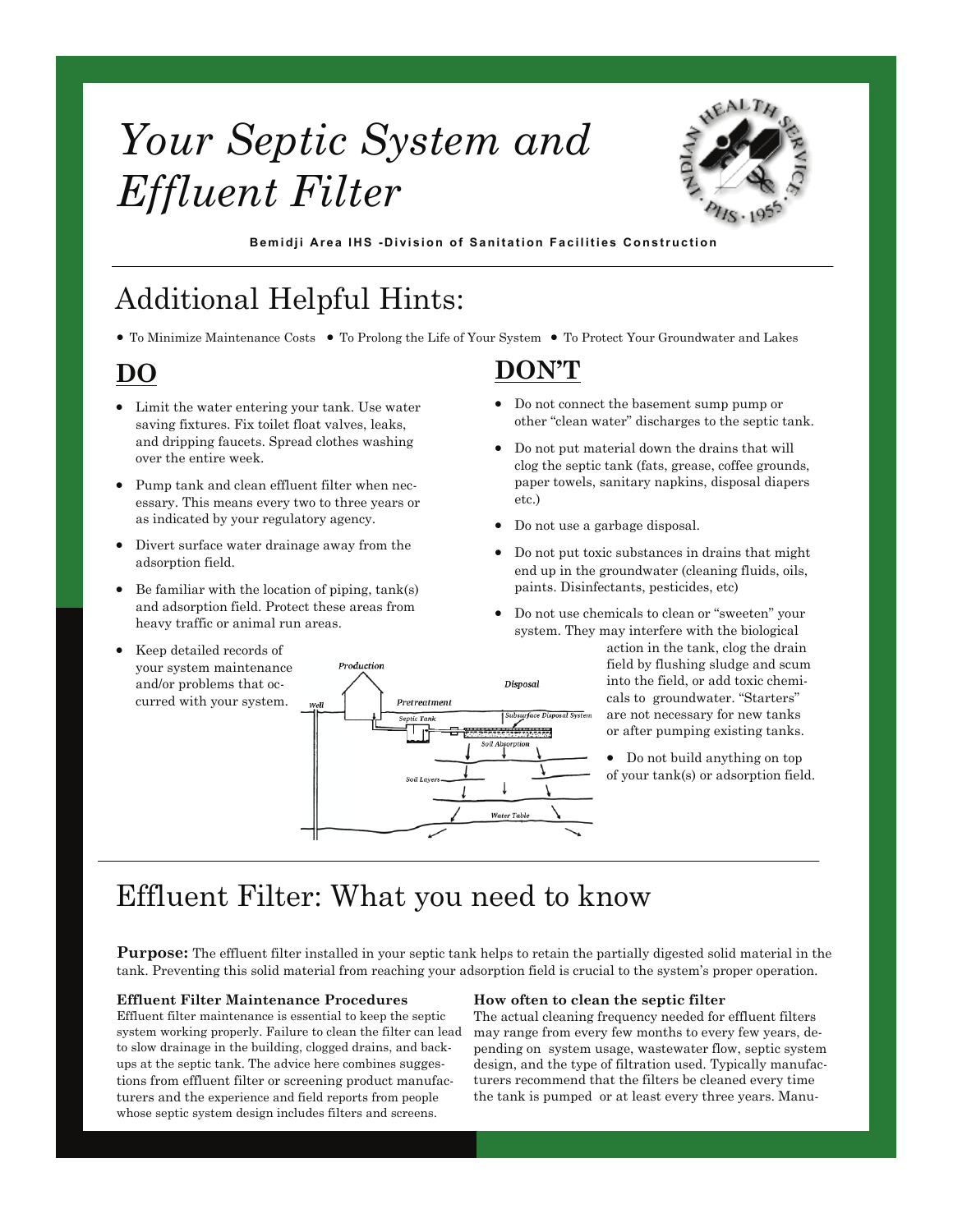facturers also recommend that filters only be serviced by a certified tank pumper or installer.

#### **How to clean a effluent filter**

A great time to clean the septic system filter is immediately after the septic tank has been pumped. The empty septic tank means that when you remove the effluent filter for cleaning, no sewage will bypass it and flow into and clog the drainfield.

Most effluent filters will need to be inspected and cleaned more often than the septic tank is pumped out. The access cover is opened, the effluent filter itself is removed and washed, typically by spraying it with a hose so solids fall back into tank. Avoid getting overspray on anyone as it is not sanitary. Replace the filter and wash your hands.

#### **How to avoid damaging a drainfield when cleaning the effluent filter**

- **Temporarily stop running water in the building** served by the septic tank during the effluent filter inspection and cleaning process. By avoiding sending wastewater into the tank during this interval, you're avoiding pushing sewage out into the drainfield during the time that the filter has been removed for cleaning.
- **Check the sewage level in the septic tank**: If the septic tank is opened at the access port to inspect and clean the effluent filter, *before removing the filter cartridge or screen* check the level of sewage in the septic tank. If the tank wastewater level (floating scum, effluent, sludge) is abnormally high

that indicates a system blockage (maybe a clogged filter).

• **Do not remove the filter** if the tank level is abnormally high since doing so will flush extra sewage, solids, floating scum, grease, into the drainfield, potentially clogging it or shortening its life. If the tank level is abnormally high (flowing over the inlet or outlet baffle or if the tank is filled to the very top) it would be better to have the tank pumped before removing and cleaning the filter. If even after these steps are taken (septic tank pumping and effluent filter cleaning) the tank level returns to an abnormal level, there is a further blockage in the septic system, in the distribution piping, distribution box, or drainfield, and further investigation is needed.

Typical maintenance directions for a septic tank effluent filter. Note: Your effluent filter may vary from diagram shown below. Diagram from: http://www.polylok.com/products\_details.asp?Product\_ID=84



# WARNING: Signs of Potential Problems

- Wet spots in the yard.
- Slow draining toilets or drains.
- Gurgling sounds in your drains.
- Sewage odors.
- High water level alarm (Note: IHS only installs alarms on systems that include a pump).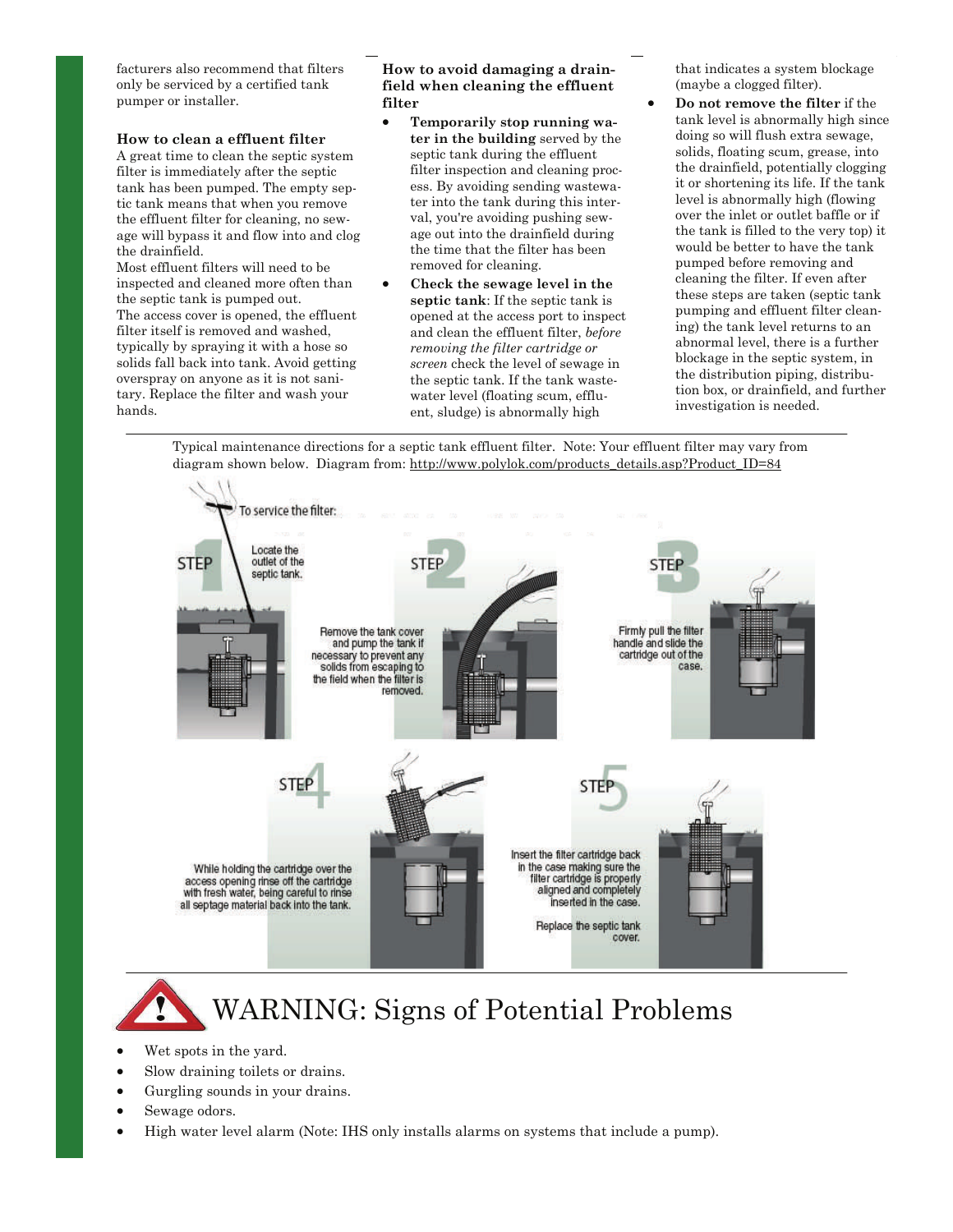| Perforated<br>Pipe | <b>Ground Surface</b> |
|--------------------|-----------------------|
|                    | ×<br>×                |
|                    | <b>Washed Gravel</b>  |
|                    |                       |

#### *To Properly Care for Your Drainfield:*

- 1. **Know where your system and replacement areas are located and protect them.** Before you plant a garden, construct a building, or install a pool, check on the location of your system and replacement area.
- 2. **Practice water conservation and balance your water use throughout the week to keep from overloading the system.** The more wastewater you produce, the more wastewater the soil must treat and dispose.
- 3. **Divert water from surfaces such as roofs, driveways, or patios away from the drainfield and replacement area.** Soil over your system should be slightly mounded to help surface water runoff.
- 4. **Keep traffic, such as vehicles, heavy equipment, or livestock off the drainfield and replacement area.** The pressure can compact the soil or damage pipes.
- 5. **Landscape your system properly.** Do not place impermeable materials over your drainfield or replacement area. Materials such as concrete or plastic reduce evaporation and the supply of air to the soil needed for proper effluent treatment. Grass is the best cover for your entire system.
- 6. **Periodically inspect the drainfield and downslope areas for odors, wetspots, or surfacing sewage.** If your drainfield has inspection pipes, check them to see if there is a liquid level continually over 6 inches. This may be an early indication of a problem. Call your local health agency for assistance.

#### **What If The Alarm Comes On?**

An alarm float will trigger an alarm light to come on and a buzzer to sound if the effluent level inside the pump chamber gets too high. This could be caused by a faulty pump, float, or circuit, excessive water use, or other reasons. By using water conservatively (avoid baths, showers, and clothes washing) the reserve storage in the pump chamber should allow you enough time to get the problem corrected. To silence the alarm, push the reset light on the alarm panel. Before calling for service or repair, check to see if the problem could be:

- 1. **A tripped circuit breaker or blown fuse.**  The pump should have a separate circuit with its own breaker or fuse. If it's on a circuit with other equipment, that equipment can cause the breaker to trip.
- 2. **An unplugged power cord to the pump or float switch .** If electrical connections are the plug-in type, be sure switch and pump plugs are making good contact in the outlet.
- 3. **Control floats that are tangled by other parts in the chamber such as the electric power cord, lifting rope, or pump screen.** Be sure floats operate freely in the chamber.
- 4. **Debris on floats or support cable that is causing the pump to switch off.** Lift the floats out of the chamber and clean.

*CAUTION: Always turn off the power supply at the circuit breaker and unplug all power cords before handling the pump or floats.*

Do not enter the pump chamber. Gases inside pump chambers are poisonous and the lack of air can be fatal. If the problem cannot be located with the above steps, call your pump service person or on-site system contractor for service or repair. The service or repair of pumps and other electrical equipment must be done by an experienced person.

**Additional Information** is available from the following Department of Health publications:

*Pressure Distribution - Recommended Standards and Guidance for Performance, Design, and Operation and Maintenance,* DOH 337-009 [www.doh.wa.gov/Portals/1/Documents/Pubs/](http://www.doh.wa.gov/Portals/1/Documents/Pubs/337-009.pdf) [337-009.pdf](http://www.doh.wa.gov/Portals/1/Documents/Pubs/337-009.pdf)

*Understanding And Caring For Your Septic Tank System* DOH 337-086 [here.doh.wa.gov/materials/understanding-and](http://here.doh.wa.gov/materials/understanding-and-caring-for-your-septic-tank-system)[caring-for-your-septic-tank-system](http://here.doh.wa.gov/materials/understanding-and-caring-for-your-septic-tank-system)

*Water Conservation Guidelines to being Waterwise* DOH 331-120 [www.doh.wa.gov/CommunityandEnvironment/](http://www.doh.wa.gov/CommunityandEnvironment/DrinkingWater/DrinkingWaterEmergencies/DroughtInformation.aspx) [DrinkingWater/DrinkingWater Emergencies/](http://www.doh.wa.gov/CommunityandEnvironment/DrinkingWater/DrinkingWaterEmergencies/DroughtInformation.aspx) [DroughtInformation.aspx](http://www.doh.wa.gov/CommunityandEnvironment/DrinkingWater/DrinkingWaterEmergencies/DroughtInformation.aspx)

*On-Site Sewage System Regulations,* Chapter 246-272A WAC [apps.leg.wa.gov/WAC/default.aspx?cite=246-272A](http://apps.leg.wa.gov/WAC/default.aspx?cite=246-272A)

These are available from your county health agency or by writing to:

Washington State Department of Health Wastewater Management Section PO Box 47824 Olympia, WA 98504-7824 Email: [wastewatermgmt@doh.wa.gov](mailto:wastewatermgmt@doh.wa.gov)

#### **Other sources of information include your:**

Local Health Agency Soil Conservation Service Office Cooperative Extension Office

### **Understanding And Caring For Your Pressure Distribution System**



**W**ASHINGTON **S**TATE **D**EPARTMENT OF **H**EALTH



DOH 337-087 September 2012

**W**ASHINGTON **S**TATE **U**NIVERSITY **C**OOPERATIVE **E**XTENSION **S**ERVICE